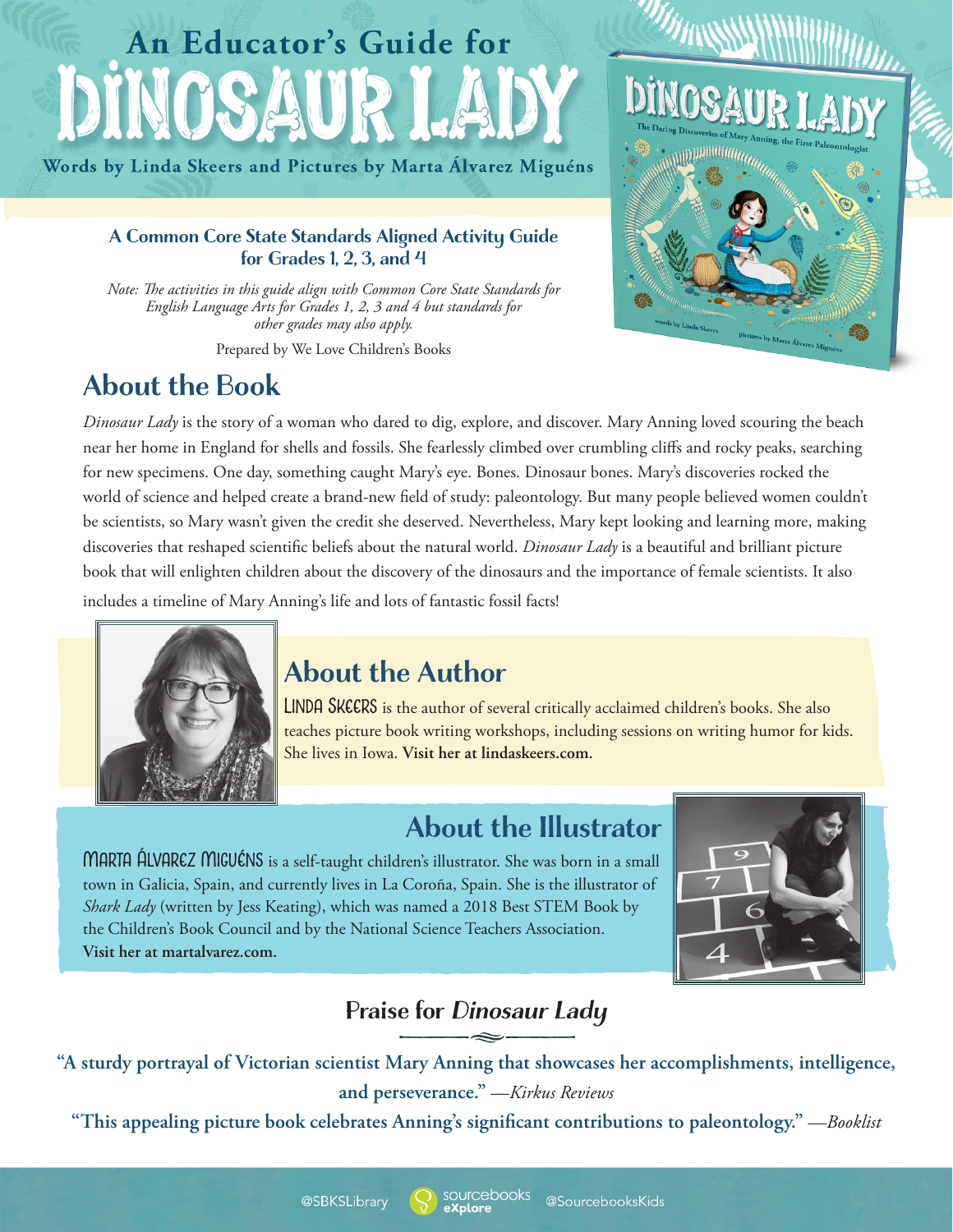# Pre-Reading Questions and Activities

Study the front cover of the book. What do students predict the book will be about?

The subtitle of this book is: "The Daring Discoveries of Mary Anning, the First Paleontologist." Students have probably heard of dinosaurs and fossils, but have they ever heard of paleontology? What does a paleontologist do?

Working with a science teacher or other resource, bring some fossils to class and pass them around so students can get hands-on experience with these "curiosities."

Have students ever heard the tongue twister "She sells seashells by the seashore"? In the author's note, Linda Skeers gives us the full version of this little poem, which is said to be about Mary Anning. Have students practice this tongue twister and see how fast they can say it! Why are rhymes like this called tongue twisters?

*She sells seashells on the seashore, The shells she sells are seashells, I'm sure. For if she sells seashells on the seashore, Then I'm sure she sells seashore shells.*

## Vocabulary Words

As you read the story, pause to elaborate and provide an explanation for words students might not know. Discuss the context and illustrations in the story that provide clues to the word's meaning. Ask students to raise their hands if they hear a word they don't recognize. After you have defined it, have students make a real-life connection by explaining what it means in their own words. Below is a list of words from the book that might be unfamiliar.

| <b>DINOSAUR</b>               | <b>SOCKET</b>      | <b>GEOLOGISTS</b>  |
|-------------------------------|--------------------|--------------------|
| PALEONTOLOGIST                | <b>CHISELED</b>    | CALCULATED         |
| <b>SCOUR</b>                  | SNOUT              | DEBATED            |
| <b>CURIOSITIES</b>            | FASCINATED         | <b>EXTINCT</b>     |
| SNAKE-STONES (AMMONITES)      | COAXED             | <b>BEZOAR</b>      |
| DEVIL'S TOENAILS (BELEMNITES) | <b>DEVASTATING</b> | AQUATIC            |
| ANGEL WINGS                   | LANDSLIDES         | PREDATOR           |
| (PETRICOLA PHOLADIFORMIS)     | <b>CHISEL</b>      | <b>PREHISTORIC</b> |
| FOSSILS                       | VERTEBRAE          | <b>LECTURES</b>    |
| <b>SCIENTIFIC</b>             | <b>MUSEUM</b>      | <b>UNIVERSITY</b>  |
| <b>INTRICATE</b>              | <b>SCIENTISTS</b>  |                    |

RI 1.4, 2.4, 3.4, 4.4 L 1.4, 1.5, 2.4, 2.5, 3.4, 3.5, 4.4, 4.5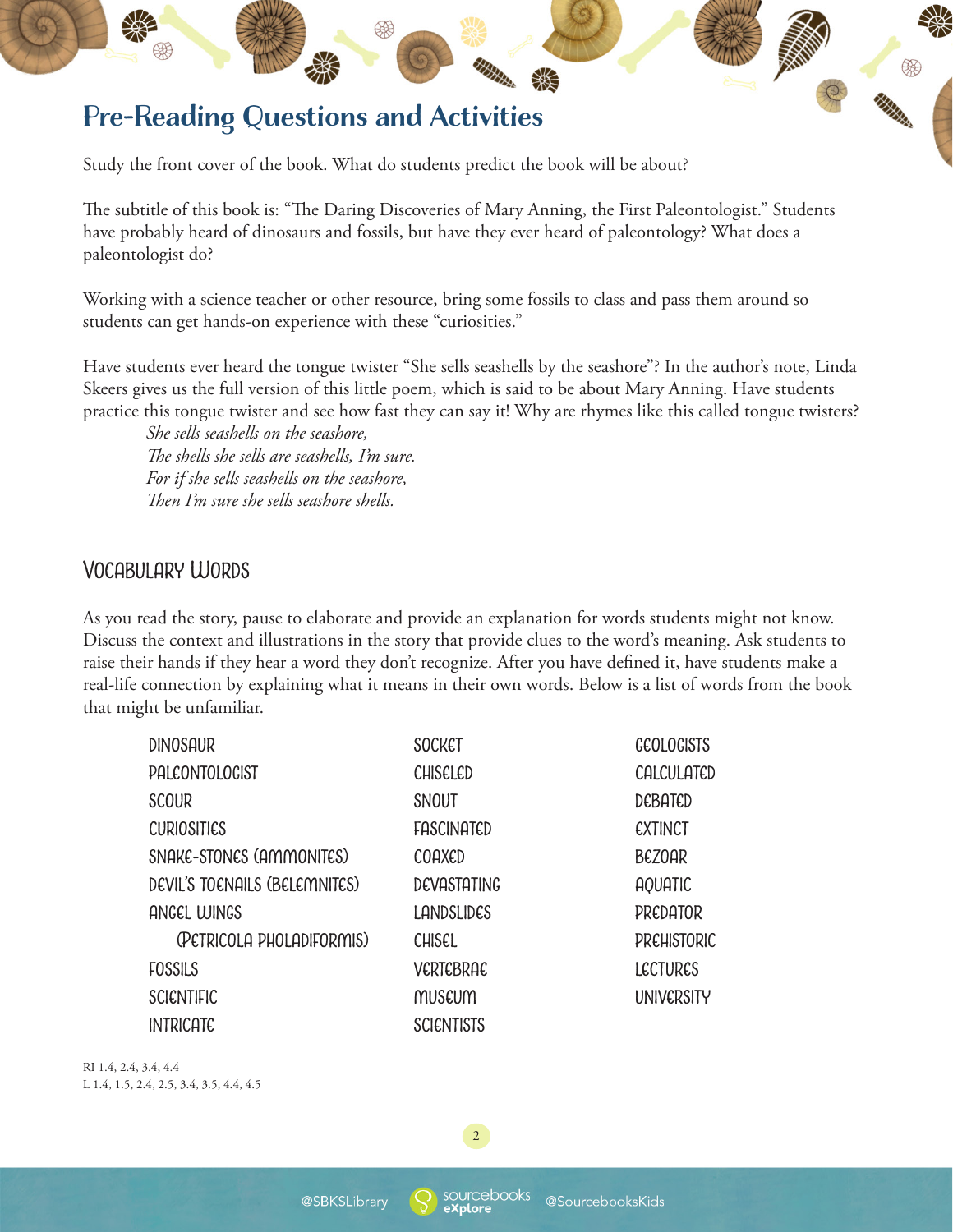# Post-Reading Questions and Activities

## Reading Comprehension

Have students test their comprehension of the story by answering the following questions.

- Why did Mary Anning first start collecting seashells and fossils?
- What was her first major discovery?
- How old was Mary when she made her first major discovery?
- Why was the beach near her house such a good place to look for fossils?
- Why was it so shocking that Mary's skeleton was millions of years old?
- Why was finding the skeleton of an unknown animal so surprising?
- What did Mary discover bezoars really were?
- How did establishment scientists react to Mary Anning and her discoveries?
- What did Mary find inside long, thin, cone-shaped fossils? What did she do to figure out what it really was?
- What was the Geological Society of London? Could Mary have become a member?
- What branch of science did Mary's discoveries help establish?

RI 1.1, 1.3, 2.1, 2.3, 3.1, 3.3, 4.1, 4.3 SL 1.1, 1.2, 2.1, 2.2, 3.1, 3.2, 4.1, 4.2

## Older Than You Think

How did Mary's discoveries change the view of scientists on the following topics:

- The age of the earth
- **Extinction**
- What fossils really are
- What ancient creatures ate
- How belemnites protected themselves
- What bezoars really were

RI 1.1, 1.3, 2.1, 2.3, 3.1, 3.3, 4.1, 4.3 SL 1.1, 1.2, 2.1, 2.2, 3.1, 3.2, 4.1, 4.2

## Something About Mary

*Dinosaur Lady* tells the story of Mary Anning, the woman whose insight and perseverance helped found the field of paleontology. What was it about Mary that helped her make groundbreaking discoveries and insights? What skills did she have? What habits did she develop that helped to increase her knowledge? How did her persistence contribute to her success? Did she learn about fossils and skeletons from museums? Or did she study books and do work in the field as well? As a class, make a list of her character traits and experiences.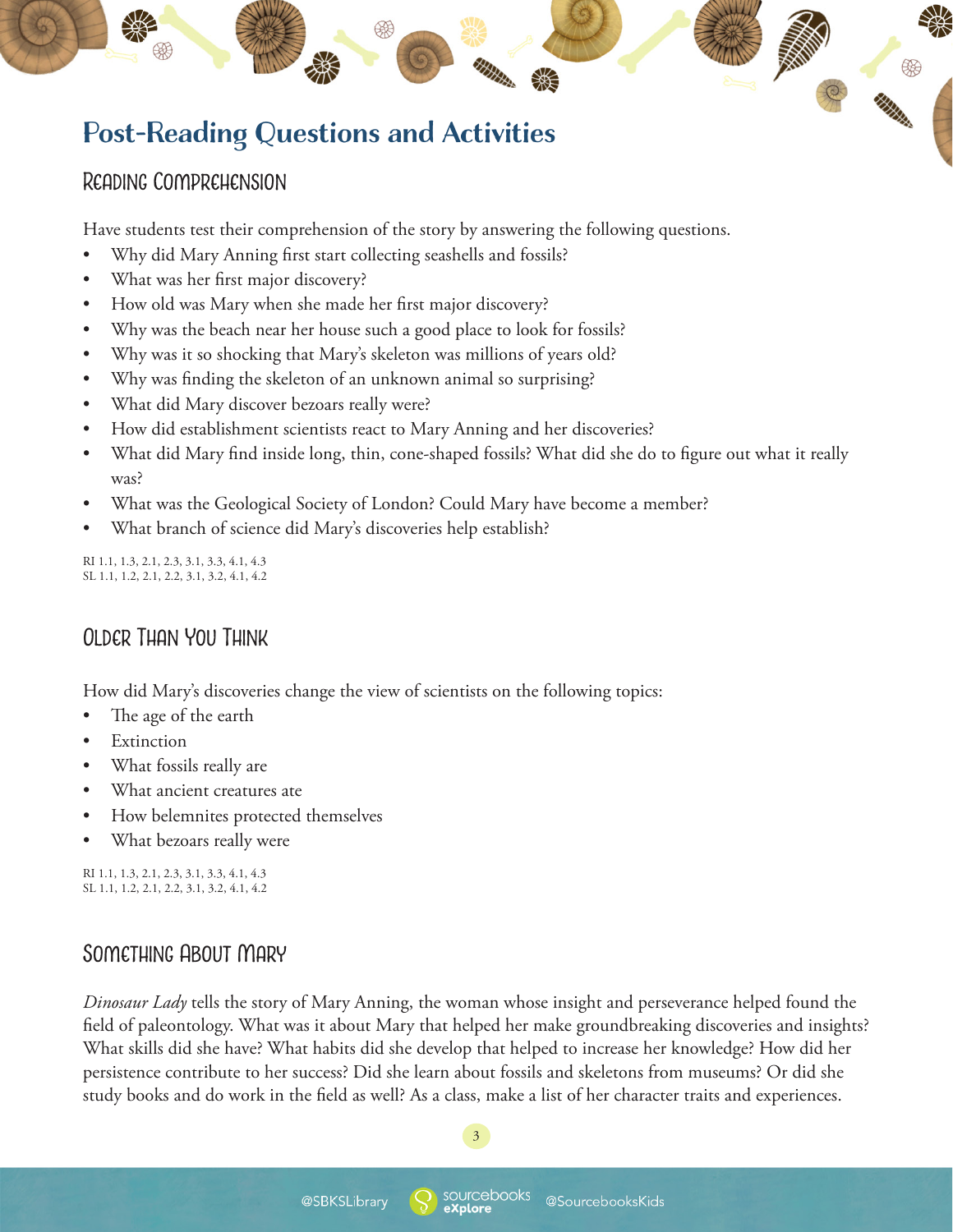Discuss how the author and illustrator convey information about her to the reader. What lessons can students take away from this book?

RI 2.1, 2.2, 2.3, 2.5, 2.7, 3.1, 3.2, 3.3, 3.5, 3.7, 4.1, 4.2, 4.3, 4.7 SL 2.1, 2.2, 3.1, 3.2, 4.1, 4.2

## Snake-stones, Devil's Toenails, and Angel Wings—Oh My!

Mary and her neighbors hunted for fossils long before anyone knew that these "curiosities" were really remains of prehistoric creatures. Review the book as a class. Have each student make a list of what these "curiosities" were called and what we now know them to be. Provide reference materials so each student can illustrate their list with drawings of the fossils—the same way Mary sketched pictures of her discoveries.

RI 1.1, 1.5, 2.1, 2.5, 3.1, 3.5, 4.1 SL 1.2, 1.5, 2.2, 2.5, 3.2, 3.5, 4.1, 4.5

## The Establishment

One of the main themes of this story is how other scientists treat Mary Anning and her discoveries. Break students into small groups to review the text, keeping this theme in mind. How was she treated by other scientists? What did they think of her discoveries? How did she respond to the way they treated her? Would students consider her a scientist?

RI 1.1, 1.2, 1.3, 1.6, 1.7, 1.8, 2.1, 2.2, 2.6, 2.7, 2.8, 2.3, 3.1, 3.2, 3.3, 3.7, 4.1, 4.2, 4.3, 4.7 SL 1.1, 1.2, 2.1, 2.2, 3.1, 3.2, 4.1, 4.2

## Turns of Phrase

Introduce the concept that words and phrases can have literal and non-literal meanings. Find the phrases below in the book and discuss them as a class. Can students figure out what these mean from context? Discuss other ways the author could have said the same thing. Search the book for other examples of nonliteral speech.

*Mother Nature lent Mary a helping hand …scientists and geologists flocked to the exhibit Their declaration shattered the commonly held belief… Mary's achievements have slowly been uncovered…* RI 2.4, 2.7, 3.4, 3.7, 4.1, 4.7 SL 2.1, 2.2, 3.1, 3.2, 4.1, 4.2 L 2.4, 3.4, 3.5, 4.5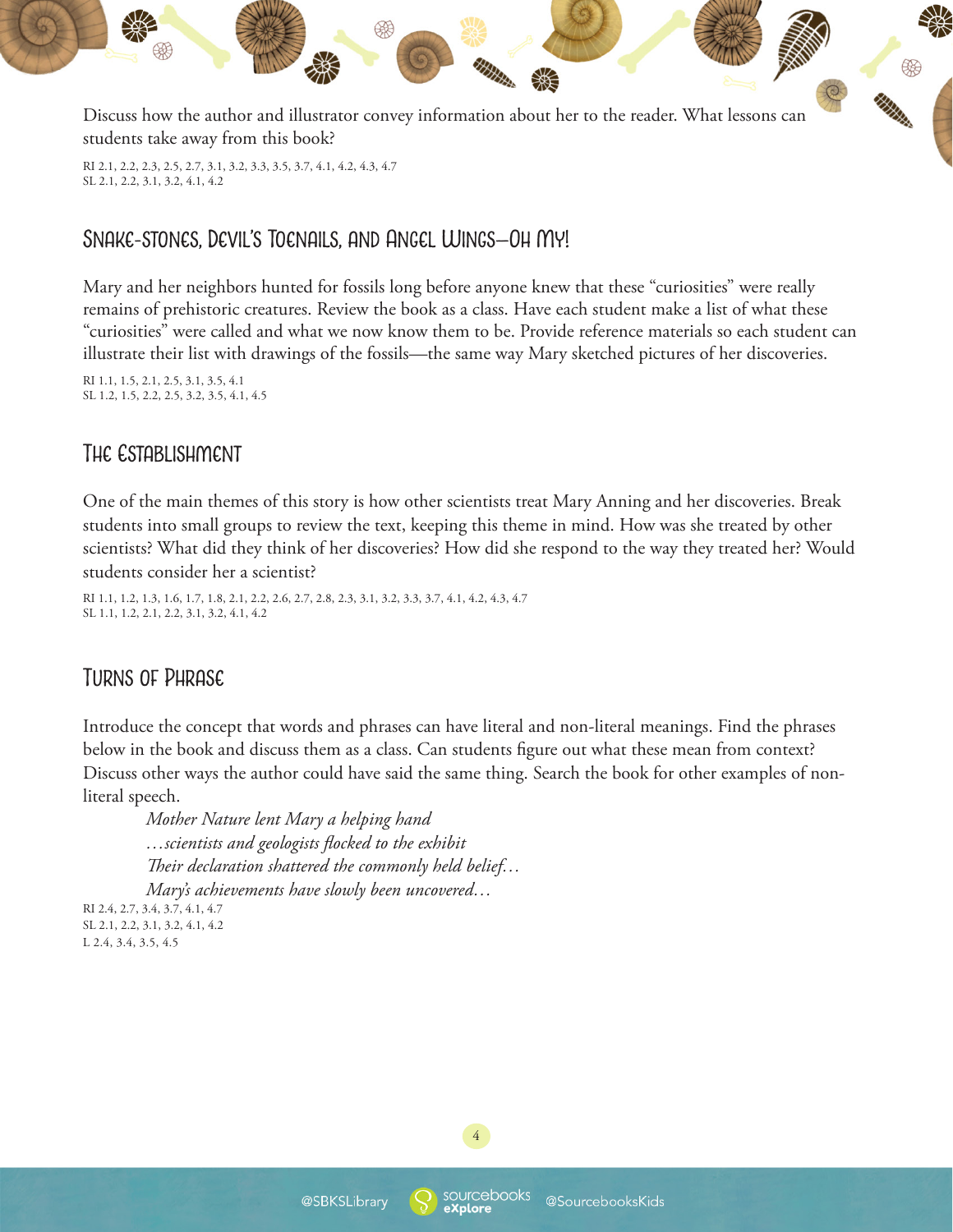## The Back of the Book

This book includes a timeline of Mary Anning's life, as well as a page spread of facts about fossils. There is also an author's note that provides more background information about Mary. Review these sections with the class. Why are timelines included in books? How did it help students understand Mary Anning's life? Why do students think these facts were chosen for the "Bone Bits" section? Did they help students understand the story better? Why do some books include an author's note? How do these pages help the reader get more out of the book?

RI 1.1, 1.5, 1.7, 2.1, 2.5, 2.7, 3.1, 3.5, 3.7, 4.1, 4.5, 4.7

## What Mary Did

Have students write an explanatory paper detailing how Mary's discoveries helped shape the field of paleontology. What discoveries did she make and how did she make them? What did she learn from them? Have students identify specific facts from the book that support their interpretation. Why do students think the author wrote this book? With guidance from adults and peers, have students revise and edit their papers before submitting their final draft.

RI 2.1, 2.2, 2.3, 2.6, 2.8, 3.1, 3.2, 3.3, 4.1, 4.2, 4.3 W 2.2, 2.5, 3.2, 3.5, 4.2, 4.5

## A Day of Discovery

Have students pretend they are Mary Anning and write a story about the day she discovered the Ichthyosaurus. Have them write a casual, fun account of how they think it must have felt to finally find the body of "Mary's Monster" after all the time she had been searching. Include as many details and vocabulary words from the book to make it seem like they were really there when it all happened.

W 1.3, 1.5, 2.3, 2.5, 3.3, 3.5, 4.3, 4.5

## Different Sources

After you are done reading this book, read another picture book about Mary Anning. You could also watch a video online about her life. (Suggestions are included in the Internet Resources section below.) Have students list the differences and similarities between these stories. Compare and contrast the illustrations and/or visuals. What are the main points of *Dinosaur Lady* and the other format? How are they the same? How are they different? Why do students think Mary is such a good subject for a biography?

RI 1.1, 1.9, 2.1, 2.6, 2.9, 3.1, 3.6, 3.9, 4.6, 4.9 SL 1.1, 1.2, 2.1, 2.2, 3.1, 3.2, 4.1, 4.2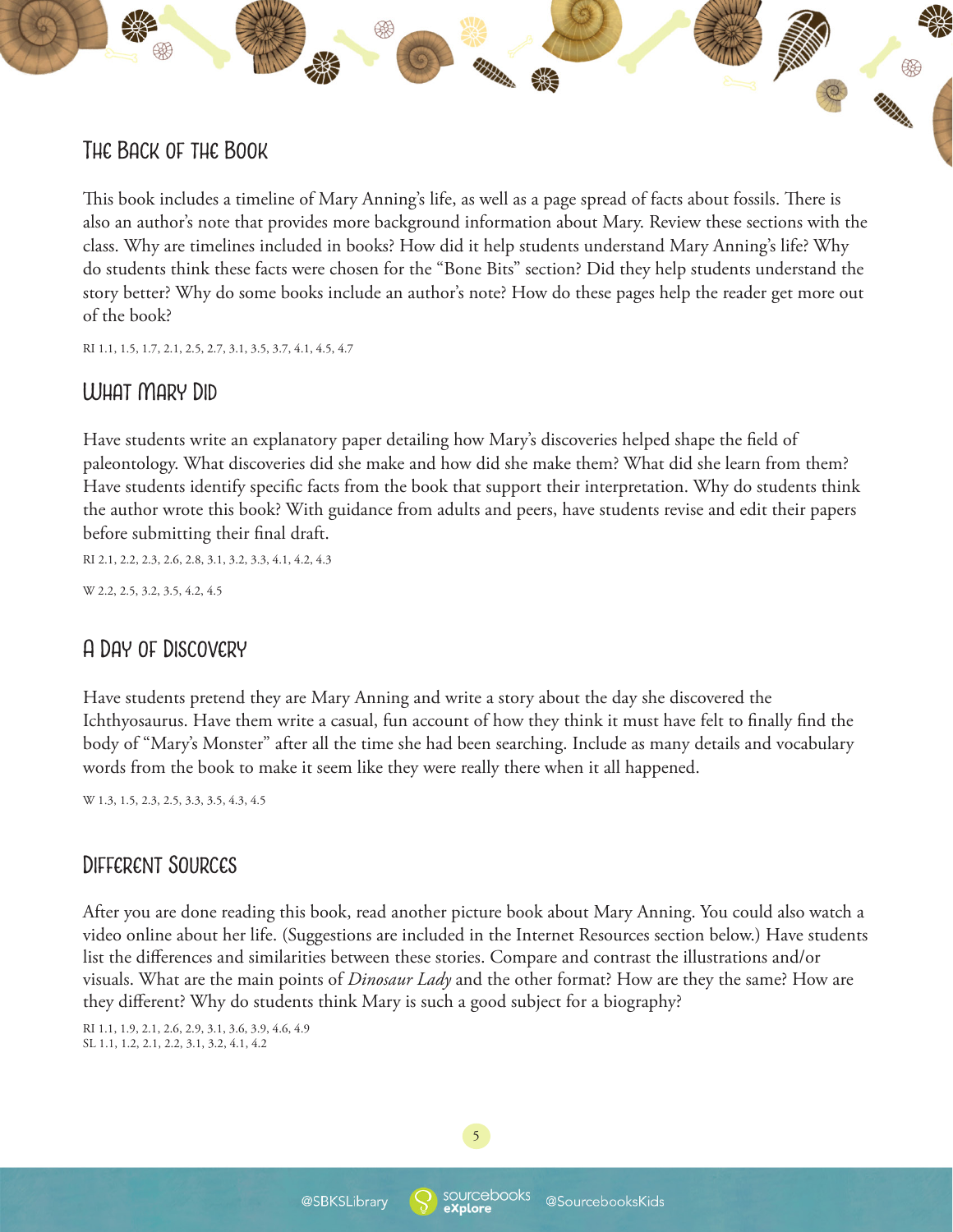## Fossil Visit

Even if your area isn't a good one for fossil collecting, most communities have fossil collectors, rock stores, or even small museums. Invite a local business or expert to talk to the class. Have each student prepare a good question about fossils for your visitor. After the presentation, come together as a class to summarize the speaker's main points. What new things did students learn about fossils and paleontology from the speaker? Did it help give them more insight into Mary Anning and her accomplishments?

SL 1.1, 1.2, 1.3, 2.1, 2.2, 2.3, 3.1, 3.2, 3.3, 4.1, 4.2, 4.3

Visit the Common Core State Standards website to read about the individual standards listed in this guide: **http://www.corestandards.org/ELA-Literacy/**

## Internet Resources

Video Resources Shortlist

After the class has read the book, have students watch videos or short films on Mary Anning and her life. There are many to choose from online, including: BBC: **https://www.youtube.com/watch?v=BEbgTpdwRgI** SciShow: **https://www.youtube.com/watch?v=jBuc8VnZShY** Arcus Animation Studios: **https://youtu.be/u9Nb543MvV0**

## Lyme Regis Museum

The Lyme Regis Museum prides itself on being the experts when it comes to Mary Anning. The museum is built on the site of her former home and fossil shop. This site provides lots of background material about Mary and the fossils found in that area, as well as unique craft projects. This is a great resource—take the time to explore it! **https://www.lymeregismuseum.co.uk/**

BBC Bitesize Daily Lessons: Mary Anning—Fossil Hunter

Explore this kid-friendly site for more information about Mary Anning. The page includes video, pictures, text and even a quiz! **https://www.bbc.co.uk/bitesize/topics/zd8fv9q/articles/zf6vb82**

## Additional Resources for Educators

**https://www.famousscientists.org/mary-anning/ https://www.nhm.ac.uk/discover/mary-anning-unsung-hero.html https://www.britannica.com/biography/Mary-Anning**

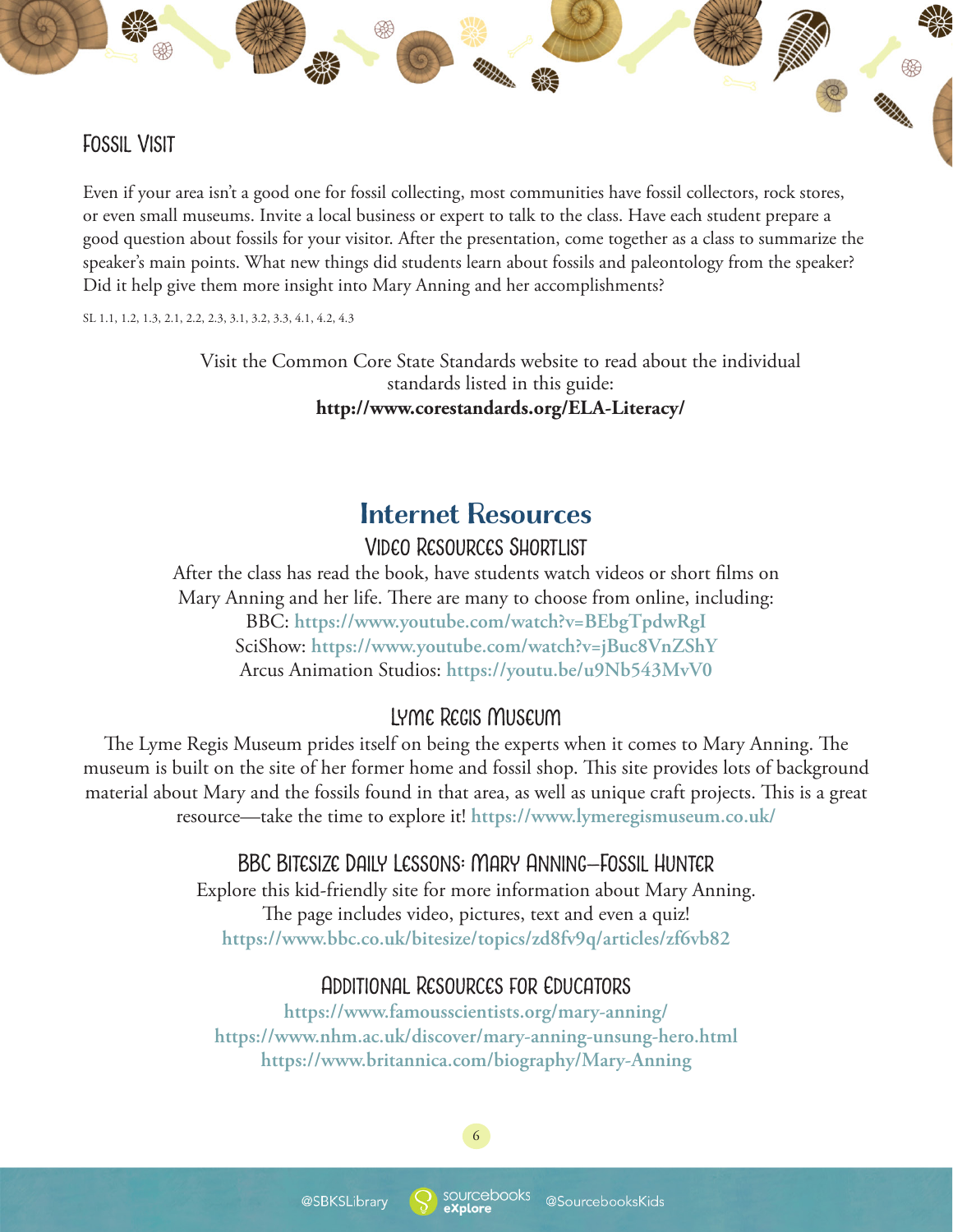

# For Reference

Common Core State Standards Used in This Guide

# Grade 1

## Reading: Informational Text GRADE 1 (RI)

*Key Ideas and Details*

1.1 Ask and answer questions about key details in a text.

1.2 Identify the main topic and retell key details of a text.

1.3 Describe the connection between two individuals, events, ideas, or pieces of information in a text.

#### *Craft and Structure*

1.4 Ask and answer questions to help determine or clarify the meaning of words and phrases in a text.

1.5 Know and use various text features (e.g., headings, tables of contents, glossaries, electronic menus, icons) to locate key facts or information in a text.

1.6 Distinguish between information provided by pictures or other illustrations and information provided by the words in a text.

## Integration of Knowledge and Ideas

- 1.7 Use the illustrations and details in a text to describe its key ideas.
- 1.8 Identify the reasons an author gives to support points in a text.

1.9 Identify basic similarities in and differences between two texts on the same topic (e.g., in illustrations, descriptions, or procedures).

## Writing Standards Grade 1 (W)

#### *Text Types and Purposes*

1.2. Write informative/explanatory texts in which they name a topic, supply some facts about the topic, and provide some sense of closure.

1.3. Write narratives in which they recount two or more appropriately sequenced events, include some details regarding what happened, use temporal words to signal event order, and provide some sense of closure

#### *Production and Distribution of Writing*

1.5. With guidance and support from adults, focus on a topic, respond to questions and suggestions from peers, and add details to strengthen writing as needed.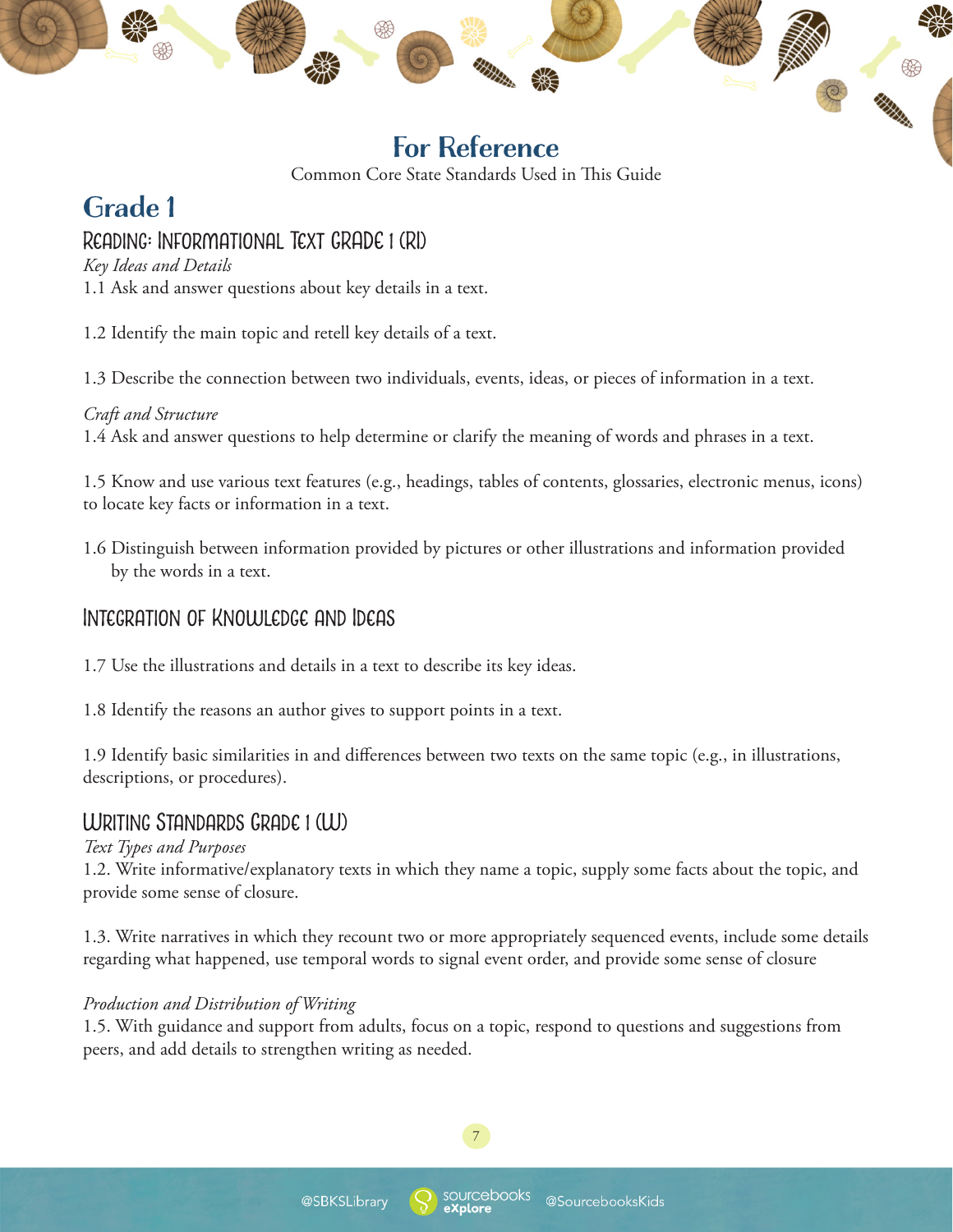## Speaking and Listening Standards Grade 1 (SL)

*Comprehension and Collaboration*

1.1. Participate in collaborative conversations with diverse partners about grade 1 topics and texts with peers and adults in small and larger groups.

a. Follow agreed-upon rules for discussions (e.g., listening to others with care, speaking one at a time about the topics and texts under discussion).

b. Build on others' talk in conversations by responding to the comments of others through multiple exchanges.

c. Ask questions to clear up any confusion about the topics and texts under discussion.

1.2. Ask and answer questions about key details in a text read aloud or information presented orally or through other media.

1.3. Ask and answer questions about what a speaker says in order to gather additional information or clarify something that is not understood.

#### *Presentation of Knowledge and Ideas*

1.5. Add drawings or other visual displays to descriptions when appropriate to clarify ideas, thoughts, and feelings.

## Language Standards Grade 1 (L)

*Vocabulary Acquisition and Use*

1.4. Determine or clarify the meaning of unknown and multiple-meaning words and phrases based on grade 1 reading and content, choosing flexibly from an array of strategies.

a. Use sentence-level context as a clue to the meaning of a word or phrase.

b. Use frequently occurring affixes as a clue to the meaning of a word.

c. Identify frequently occurring root words (e.g., "look") and their inflectional forms (e.g., "looks," "looked," "looking").

1.5. With guidance and support from adults, demonstrate understanding of word relationships and nuances in word meanings.

a. Sort words into categories (e.g., colors, clothing) to gain a sense of the concepts the categories represent.

b. Define words by category and by one or more key attributes (e.g., a duck is a bird that swims; a tiger is a large cat with stripes).

c. Identify real-life connections between words and their use (e.g., note places at home that are cozy).

d. Distinguish shades of meaning among verbs differing in manner (e.g., "look," "peek," "glance," "stare," "glare," "scowl") and adjectives differing in intensity (e.g., "large," "gigantic") by defining or

choosing them or by acting out the meanings.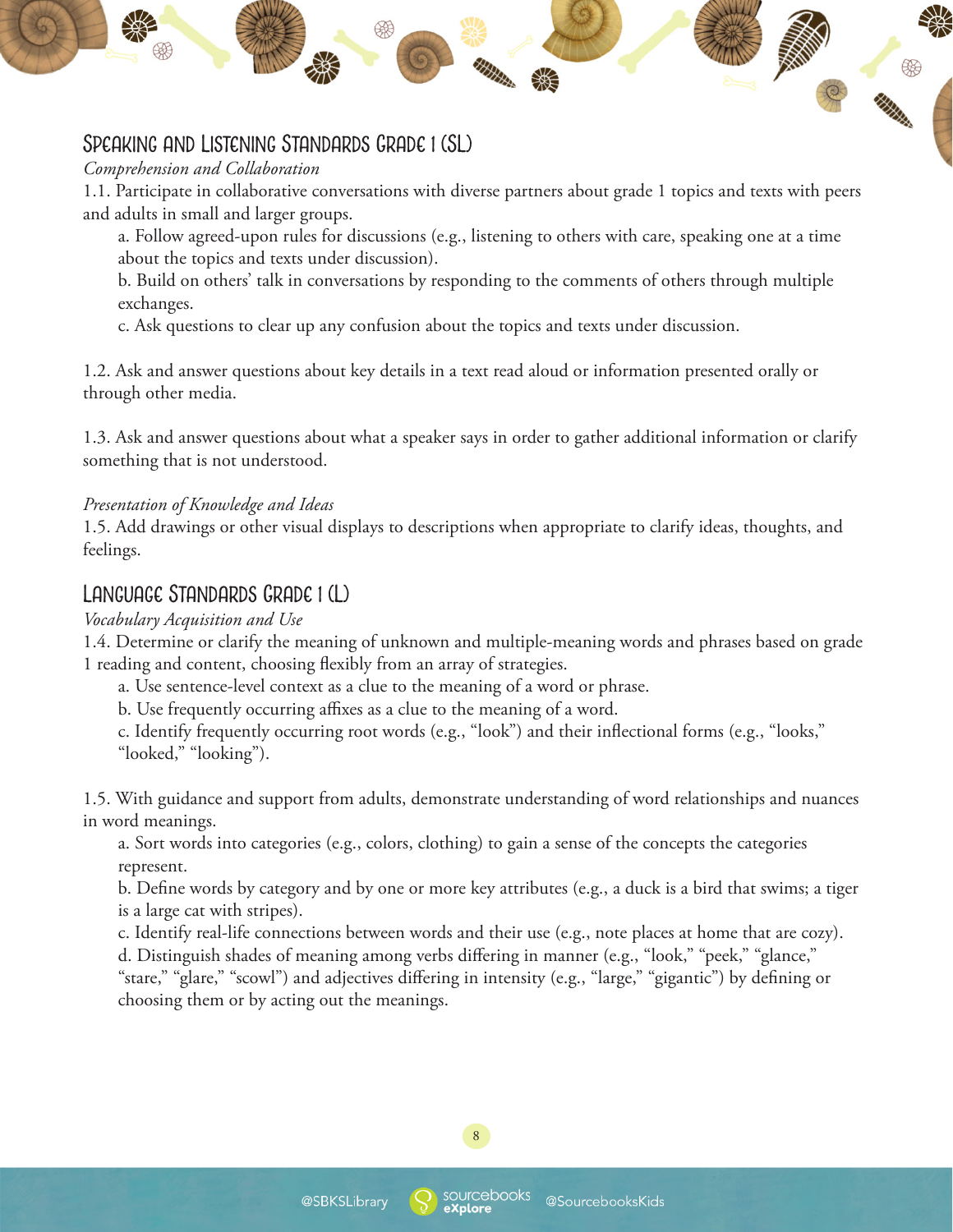## GRADE 2 Reading: Informational Text Grade 2

*Key Ideas and Details*

2.1 Ask and answer such questions as who, what, where, when, why, and how to demonstrate understanding of key details in a text.

2.2 Identify the main topic of a multiparagraph text as well as the focus of specific paragraphs within the text.

2.3 Describe the connection between a series of historical events, scientific ideas or concepts, or steps in technical procedures in a text.

#### *Craft and Structure*

2.4 Determine the meaning of words and phrases in a text relevant to a grade 2 topic or subject area. 2.5 Know and use various text features (e.g., captions, bold print, subheadings, glossaries, indexes, electronic menus, icons) to locate key facts or information in a text efficiently.

2.6 Identify the main purpose of a text, including what the author wants to answer, explain, or describe.

#### *Integration of Knowledge and Ideas:*

2.7 Explain how specific images (e.g., a diagram showing how a machine works) contribute to and clarify a text.

2.8 Describe how reasons support specific points the author makes in a text.

2.9 Compare and contrast the most important points presented by two texts on the same topic.

## Writing Standards Grade 2 (W)

*Text Types and Purposes*

2.2. Write informative/explanatory texts in which they introduce a topic, use facts and definitions to develop points, and provide a concluding statement or section.

2.3. Write narratives in which they recount a well-elaborated event or short sequence of events, include details to describe actions, thoughts, and feelings, use temporal words to signal event order, and provide a sense of closure.

#### *Production and Distribution of Writing*

2.5. With guidance and support from adults and peers, focus on a topic and strengthen writing as needed by revising and editing.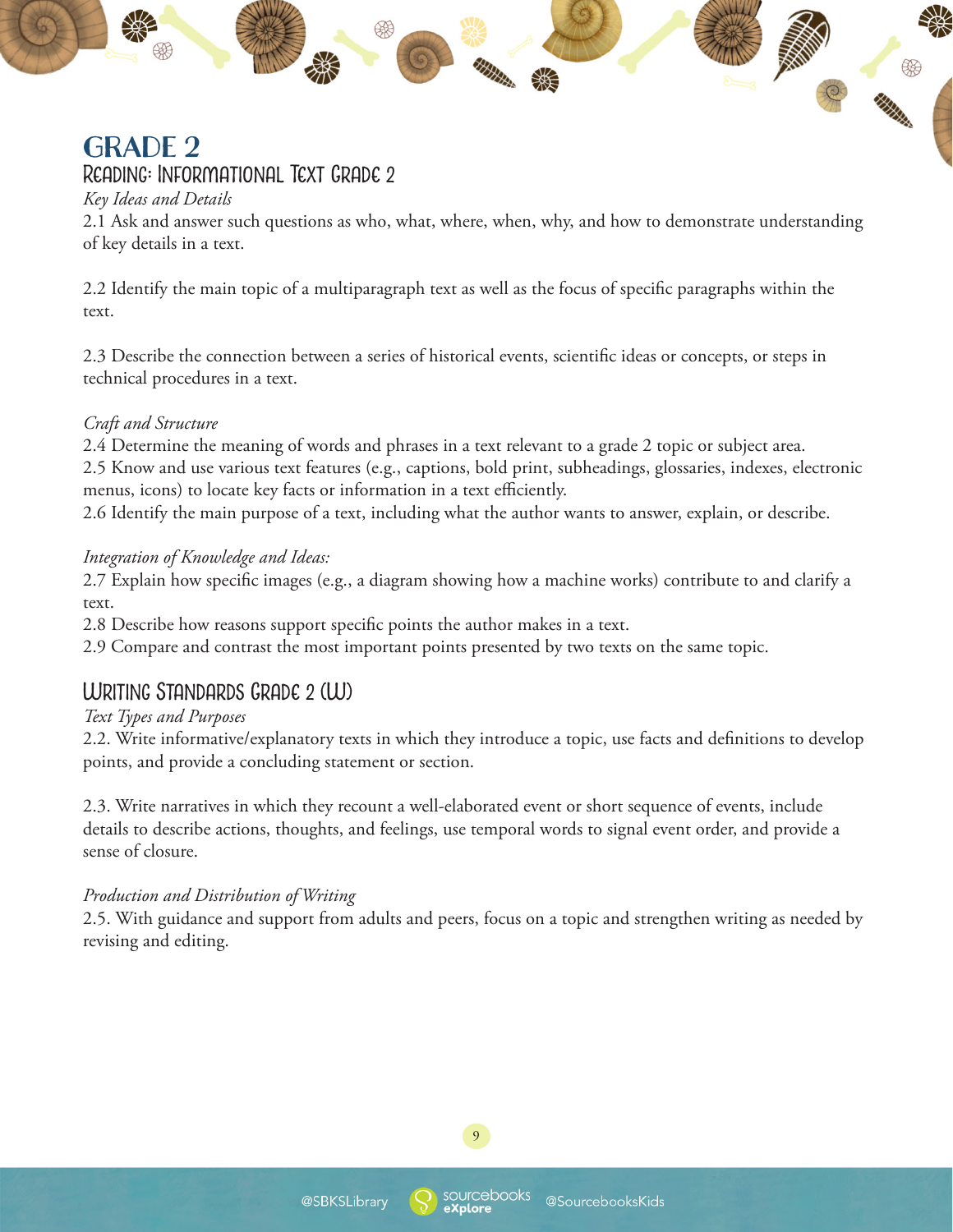## Speaking and Listening Standards Grade 2 (SL)

*Comprehension and Collaboration*

2.1. Participate in collaborative conversations with diverse partners about grade 2 topics and texts with peers and adults in small and larger groups.

a. Follow agreed-upon rules for discussions (e.g., gaining the floor in respectful ways, listening to others with care, speaking one at a time about the topics and texts under discussion).

b. Build on others' talk in conversations by linking their comments to the remarks of others.

c. Ask for clarification and further explanation as needed about the topics and texts under discussion.

2.2. Recount or describe key ideas or details from a text read aloud or information presented orally or through other media

2.3. Ask and answer questions about what a speaker says in order to clarify comprehension, gather additional information, or deepen understanding of a topic or issue.

#### *Presentation of Knowledge and Ideas*

2.5. Create audio recordings of stories or poems; add drawings or other visual displays to stories or recounts of experiences when appropriate to clarify ideas, thoughts, and feelings.

## Language Standards Grade 2 (L)

*Vocabulary Acquisition and Use*

2.4. Determine or clarify the meaning of unknown and multiple-meaning words and phrases based on grade 2 reading and content, choosing flexibly from an array of strategies.

a. Use sentence-level context as a clue to the meaning of a word or phrase.

b. Determine the meaning of the new word formed when a known prefix is added to a known word (e.g., "happy"/"unhappy," "tell"/"retell").

c. Use a known root word as a clue to the meaning of an unknown word with the same root (e.g., "addition," "additional").

d. Use knowledge of the meaning of individual words to predict the meaning of compound words (e.g., "birdhouse," "lighthouse," "housefly"; "bookshelf," "notebook," "bookmark").

e. Use glossaries and beginning dictionaries, both print and digital, to determine or clarify the meaning of words and phrases.

2.5. Demonstrate understanding of word relationships and nuances in word meanings.

a. Identify real-life connections between words and their use (e.g., describe foods that are spicy or juicy). b. Distinguish shades of meaning among closely related verbs (e.g., "toss," "throw," "hurl") and closely related adjectives (e.g., "thin," "slender," "skinny," "scrawny").

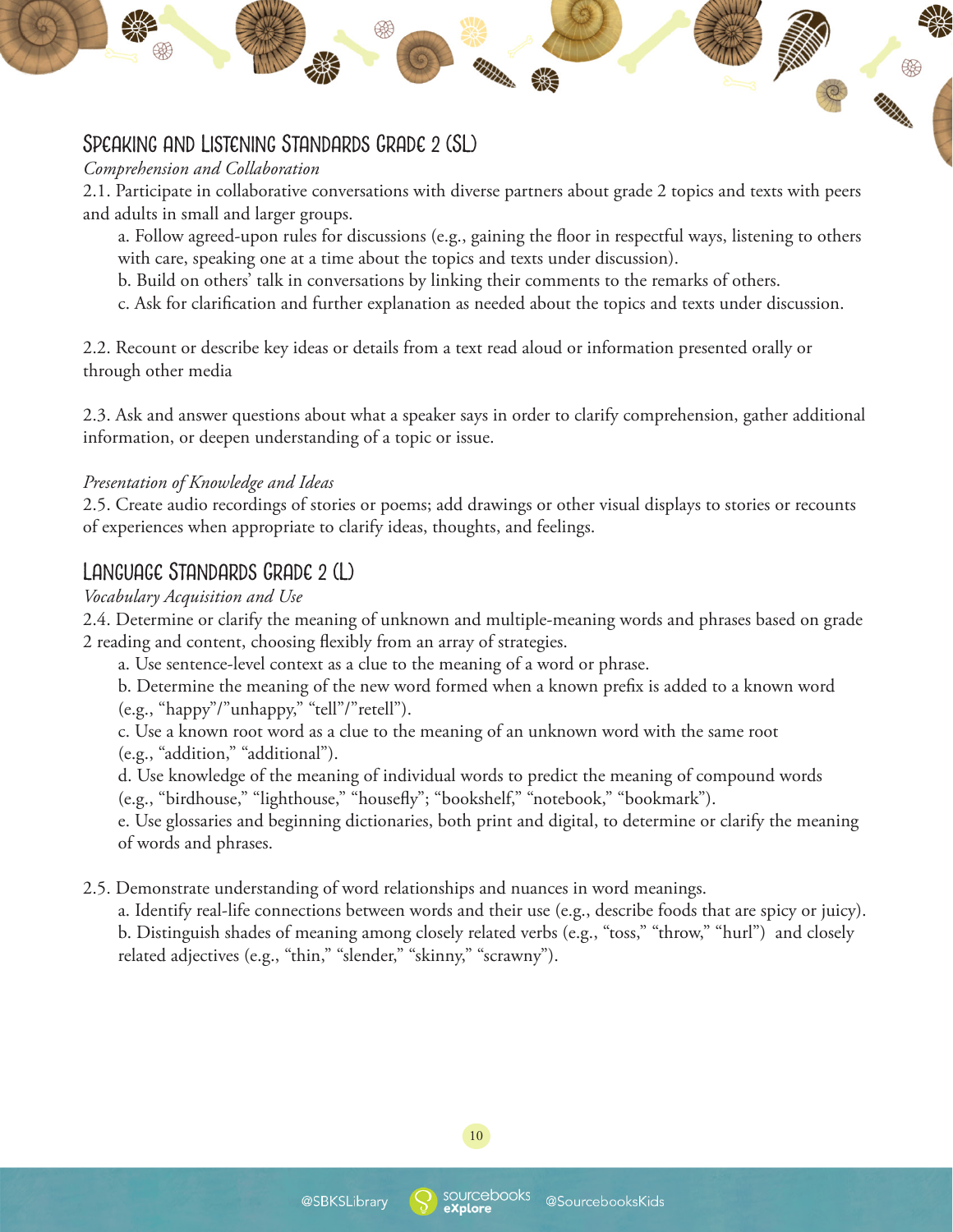# GRADE 3

Reading: Informational Text Grade 3 (RI)

*Key Ideas and Details*

3.1 Ask and answer questions to demonstrate understanding of a text, referring explicitly to the text as the basis for the answers.

3.2 Determine the main idea of a text; recount the key details and explain how they support the main idea.

3.3 Describe the relationship between a series of historical events, scientific ideas or concepts, or steps in technical procedures in a text, using language that pertains to time, sequence, and cause/effect.

## *Craft and Structure:*

3.4 Determine the meaning of general academic and domain-specific words and phrases in a text relevant to a grade 3 topic or subject area.

3.5 Use text features and search tools (e.g., key words, sidebars, hyperlinks) to locate information relevant to a given topic efficiently.

## *Integration of Knowledge and Ideas*

3.7 Use information gained from illustrations (e.g., maps, photographs) and the words in a text to demonstrate understanding of the text (e.g., where, when, why, and how key events occur).

3.8 Describe the logical connection between particular sentences and paragraphs in a text (e.g., comparison, cause/effect, first/second/third in a sequence).

3.9 Compare and contrast the most important points and key details presented in two texts on the same topic.

## Writing Standards GRADE 3 (W)

*Text Types and Purposes*

3.2. Write informative/explanatory texts to examine a topic and convey ideas and information clearly. a. Introduce a topic and group related information together; include illustrations when useful to aiding comprehension.

b. Develop the topic with facts, definitions, and details.

c. Use linking words and phrases (e.g., "also," "another," "and," "more," "but") to connect ideas within categories of information.

d. Provide a concluding statement or section.

3.3. Write narratives to develop real or imagined experiences or events using effective technique, descriptive details, and clear event sequences.

a. Establish a situation and introduce a narrator and/or characters; organize an event sequence that unfolds naturally.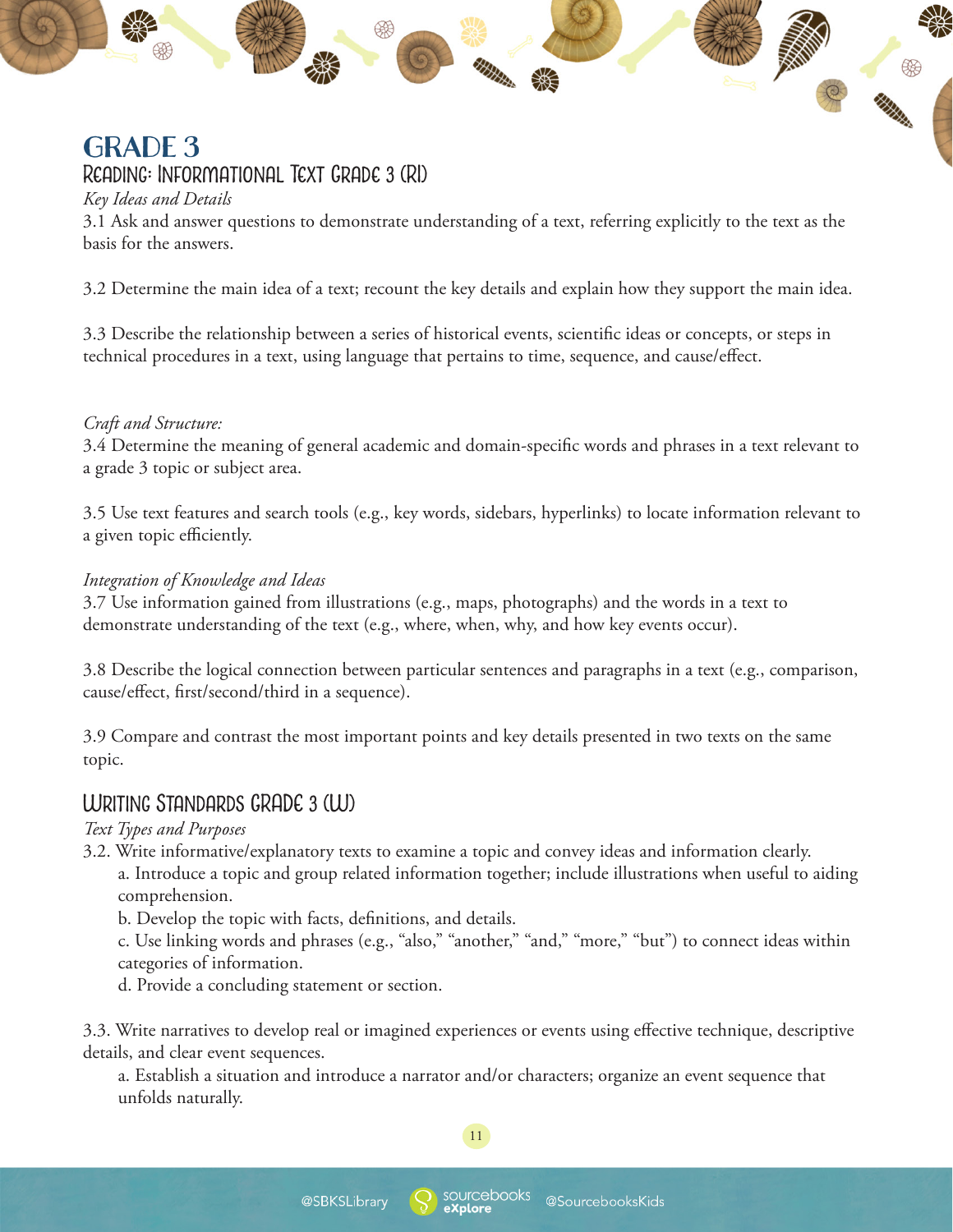b. Use dialogue and descriptions of actions, thoughts, and feelings to develop experiences and events or show the response of characters to situations.

- c. Use temporal words and phrases to signal event order.
- d. Provide a sense of closure.

#### *Production and Distribution of Writing*

3.5. With guidance and support from peers and adults, develop and strengthen writing as needed by planning, revising, and editing.

## Speaking and Listening Standards GRADE 3 (SL)

#### *Comprehension and Collaboration*

3.1. Engage effectively in a range of collaborative discussions (one-on-one, in groups, and teacher-led) with diverse partners on grade 3 topics and texts, building on others' ideas and expressing their own clearly.

a. Come to discussions prepared, having read or studied required material; explicitly draw on that preparation and other information known about the topic to explore ideas under discussion.

b. Follow agreed-upon rules for discussions (e.g., gaining the floor in respectful ways, listening to others with care, speaking one at a time about the topics and texts under discussion).

c. Ask questions to check understanding of information presented, stay on topic, and link their comments to the remarks of others.

d. Explain their own ideas and understanding in light of the discussion.

3.2. Determine the main ideas and supporting details of a text read aloud or information presented in diverse media and formats, including visually, quantitatively, and orally.

3.3. Ask and answer questions about information from a speaker, offering appropriate elaboration and detail.

#### *Presentation of Knowledge and Ideas*

3.5. Create engaging audio recordings of stories or poems that demonstrate fluid reading at an understandable pace; add visual displays when appropriate to emphasize or enhance certain facts or details.

#### Language Standards GRADE 3 (L)

*Vocabulary Acquisition and Use*

3.4. Determine or clarify the meaning of unknown and multiple-meaning word and phrases based on grade 3 reading and content, choosing flexibly from a range of strategies.

a. Use sentence-level context as a clue to the meaning of a word or phrase.

b. Determine the meaning of the new word formed when a known affix is added to a known word (e.g., "agreeable"/"disagreeable," "comfortable"/"uncomfortable," "care"/"careless," "heat"/"preheat"). c. Use a known root word as a clue to the meaning of an unknown word with the same root (e.g., "company," "companion").

d. Use glossaries or beginning dictionaries, both print and digital, to determine or clarify the precise meaning of key words and phrases.

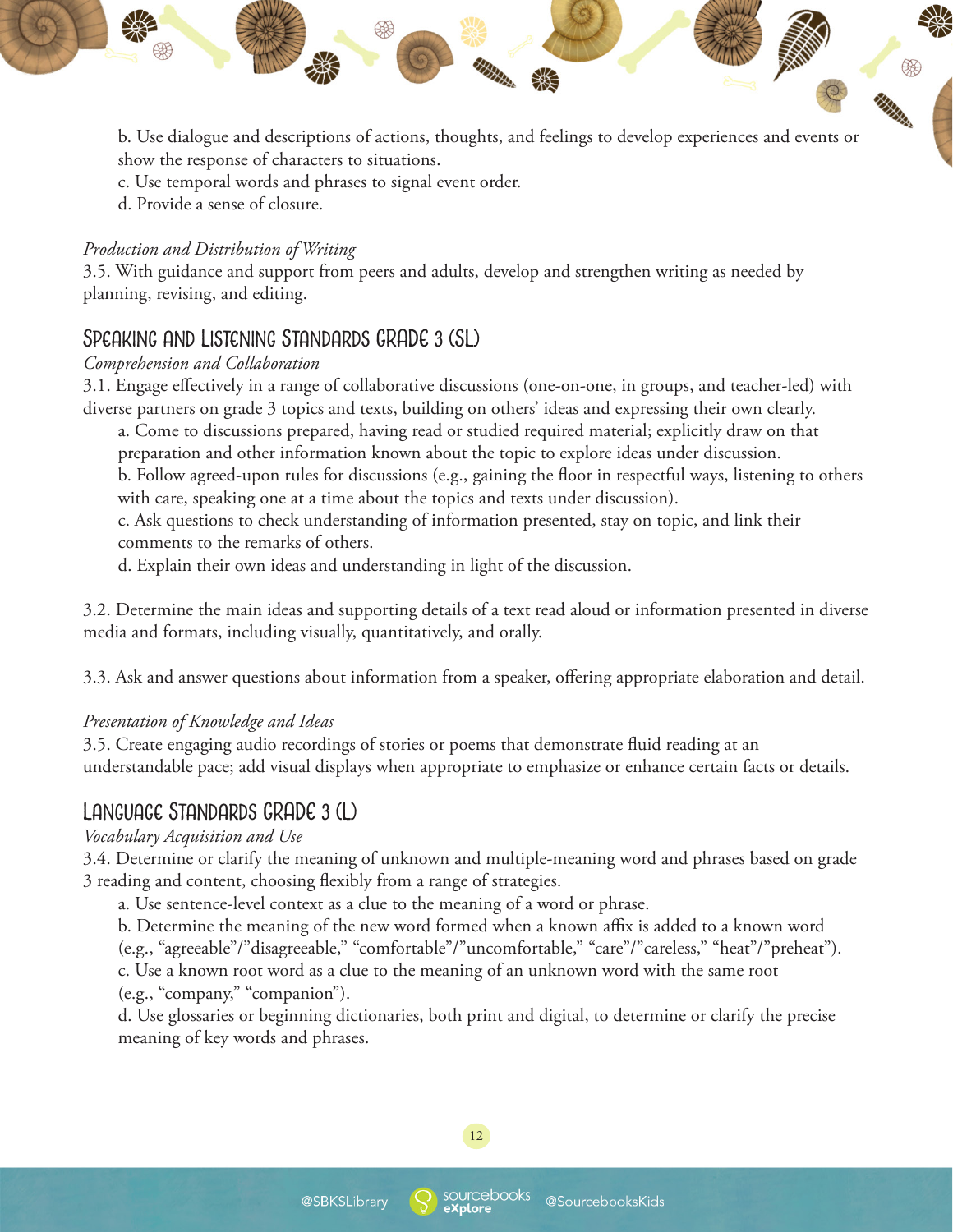3.5. Demonstrate understanding of word relationships and nuances in word meanings.

a. Distinguish the literal and nonliteral meanings of words and phrases in context (e.g., "take steps"). b. Identify real-life connections between words and their use (e.g., describe people who are friendly or helpful).

c. Distinguish shades of meaning among related words that describe states of mind or degrees of certainty (e.g., "knew," "believed," "suspected," "heard," "wondered").

3.6. Acquire and use accurately grade-appropriate conversational, general academic, and domain-specific words and phrases, including those that signal spatial and temporal relationships (e.g., "After dinner that night, we went looking for them").

## GRADE 4 Reading Standards for Informational Text Grade 4 (RI)

#### *Key Ideas and Details*

4.1. Refer to details and examples in a text when explaining what the text says explicitly and when drawing inferences from the text.

4.2. Determine the main idea of a text and explain how it is supported by key details; summarize the text.

4.3. Explain events, procedures, ideas, or concepts in a historical, scientific, or technical text, including what happened and why, based on specific information in the text.

#### *Craft and Structure*

4.4. Determine the meaning of general academic and domain-specific words or phrases in a text relevant to a grade 4 topic or subject area.

4.5. Describe the overall structure (e.g., chronology, comparison, cause/effect, problem/solution) of events, ideas, concepts, or information in a text or part of a text.

4.6. Compare and contrast a firsthand and secondhand account of the same event or topic; describe the differences in focus and the information provided.

#### *Integration of Knowledge and Ideas*

4.7. Interpret information presented visually, orally, or quantitatively (e.g., in charts, graphs, diagrams, time lines, animations, or interactive elements on web pages) and explain how the information contributes to an understanding of the text in which it appears.

4.8. Explain how an author uses reasons and evidence to support particular points in a text.

4.9. Integrate information from two texts on the same topic in order to write or speak about the subject knowledgeably.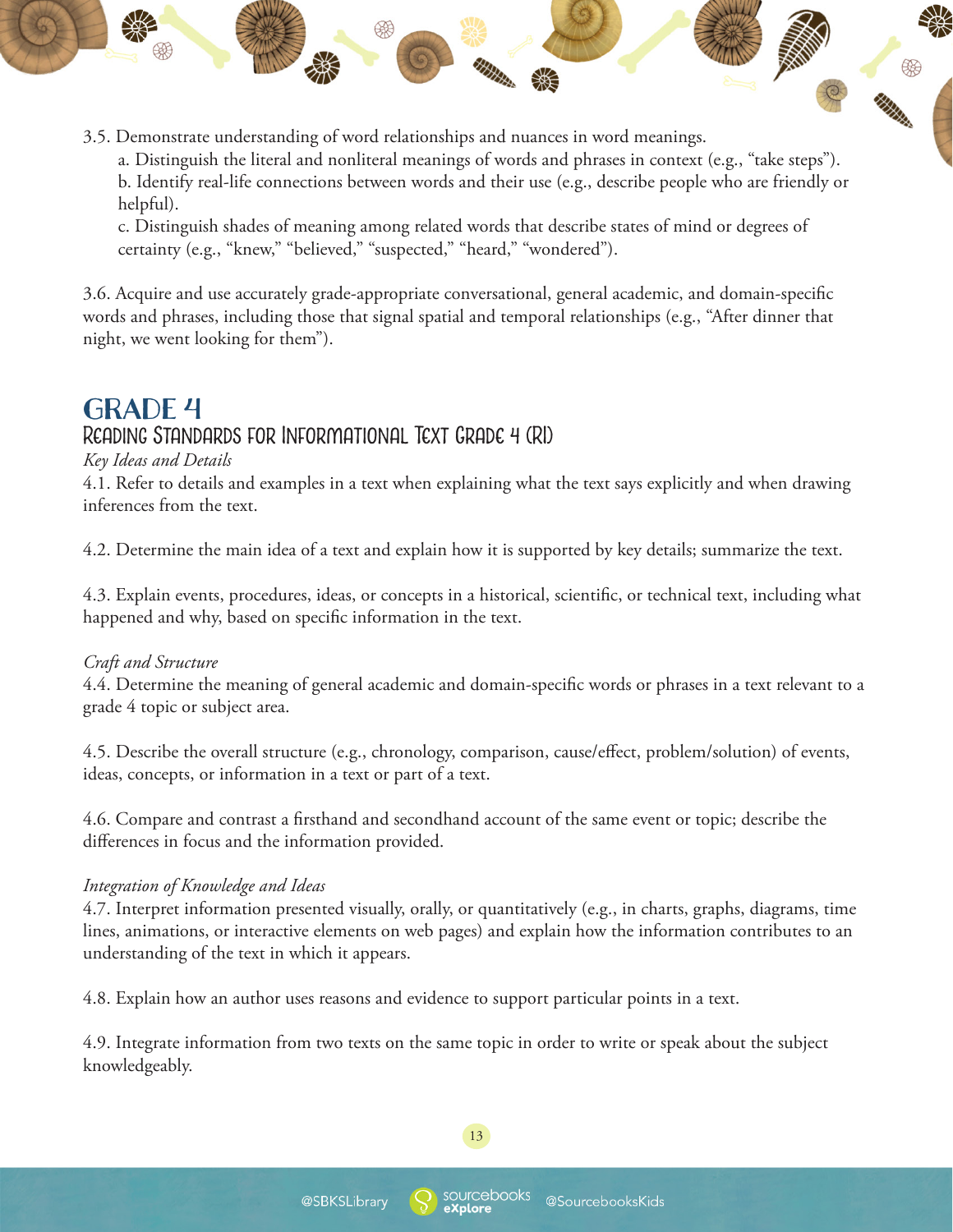## Writing Standards Grade 4 (W)

*Text Types and Purposes*

4.2. Write informative/explanatory texts to examine a topic and convey ideas and information clearly. a. Introduce a topic clearly and group related information in paragraphs and sections; include formatting (e.g., headings), illustrations, and multimedia when useful to aiding comprehension. b. Develop the topic with facts, definitions, concrete details, quotations, or other information and examples related to the topic.

c. Link ideas within categories of information using words and phrases (e.g., "another," "for example," "also," "because").

d. Use precise language and domain-specific vocabulary to inform about or explain the topic.

e. Provide a concluding statement or section related to the information or explanation presented.

4.3. Write narratives to develop real or imagined experiences or events using effective technique, descriptive details, and clear event sequences.

a. Orient the reader by establishing a situation and introducing a narrator and/or characters; organize an event sequence that unfolds naturally.

b. Use dialogue and description to develop experiences and events or show the responses of characters to situations.

c. Use a variety of transitional words and phrases to manage the sequence of events.

- d. Use concrete words and phrases and sensory details to convey experiences and events precisely.
- e. Provide a conclusion that follows from the narrated experiences or events.

#### *Production and Distribution of Writing*

4.5. With guidance and support from peers and adults, develop and strengthen writing as needed by planning, revising, and editing.

## Speaking and Listening Standards Grade 4 (SL)

#### *Comprehension and Collaboration*

4.1. Engage effectively in a range of collaborative discussions (one-on-one, in groups, and teacher-led) with diverse partners on grade 4 topics and texts, building on others' ideas and expressing their own clearly.

a. Come to discussions prepared, having read or studied required material; explicitly draw on that preparation and other information known about the topic to explore ideas under discussion.

b. Follow agreed-upon rules for discussions and carry out assigned roles.

c. Pose and respond to specific questions to clarify or follow up on information and make comments that contribute to the discussion and link to the remarks of others.

d. Review the key ideas expressed and explain their own ideas and understanding in light of the discussion.

4.2. Paraphrase portions of a text read aloud or information presented in diverse media and formats, including visually, quantitatively, and orally.

4.3. Identify the reasons and evidence a speaker provides to support particular points.